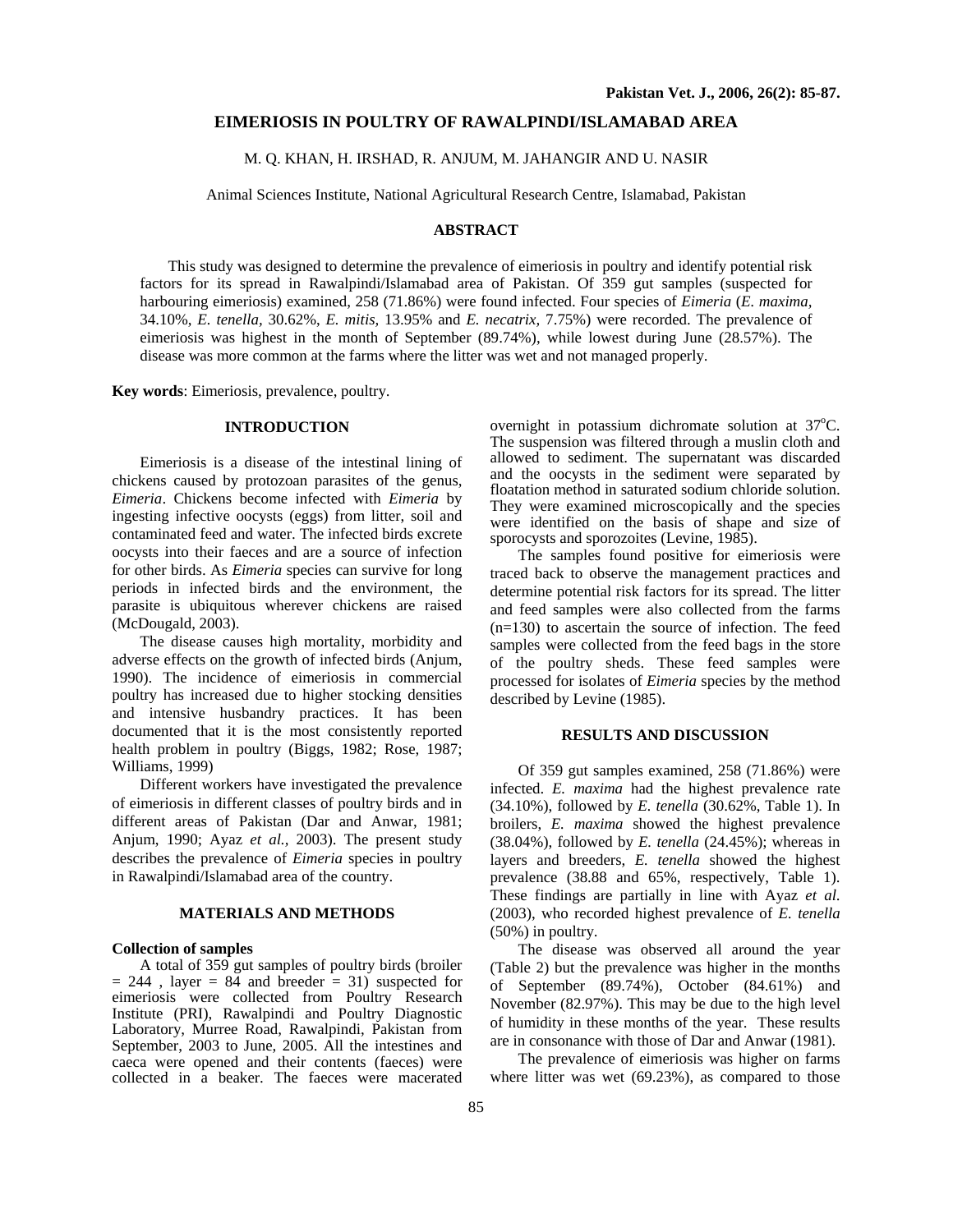| Rawalpindi/Islamabad area |                                 |                |                |           |  |  |
|---------------------------|---------------------------------|----------------|----------------|-----------|--|--|
| <b>Species of</b>         | No. of samples infected $(\% )$ | <b>Total</b>   |                |           |  |  |
| Eimeria                   | Laver                           | <b>Broiler</b> | <b>Breeder</b> | $(N=258)$ |  |  |
|                           | $(n = 54)$                      | $(n=184)$      | $(n = 20)$     |           |  |  |
| E. maxima                 | 20.37                           | 38.04          | 35.0           | 34.10     |  |  |
| E tenella                 | 38.88                           | 24.45          | 65.0           | 30.62     |  |  |
| E mitis                   | 11.11                           | 16.30          |                | 3.95      |  |  |
| E. necatrix               | 7.40                            | 8.69           |                | 7.75      |  |  |
| $E$ maxim $\&$            |                                 | 7.06           |                | 5.03      |  |  |
| E. tenella                |                                 |                |                |           |  |  |
| E. maxima.                |                                 | 5.43           |                | 3.87      |  |  |
| E. tenella &              |                                 |                |                |           |  |  |
| E. mitis                  |                                 |                |                |           |  |  |
| E. maxima &               | 22.22                           |                |                | 4.56      |  |  |
| E. necatrix               |                                 |                |                |           |  |  |

**Table 1: Distribution of different species of** *Eimeria* **in infected broilers, layers and breeders in**

|                              | Table 2: Prevalence of eimeriosis in suspected poultry |  |  |
|------------------------------|--------------------------------------------------------|--|--|
| guts during different months |                                                        |  |  |

| Sr. | <b>Months</b> | No. of samples  |                        |
|-----|---------------|-----------------|------------------------|
| No. |               | <b>Examined</b> | <b>Infested</b><br>(%) |
| 1   | April         | 17              | 58.82                  |
| 2   | May           | 16              | 50.00                  |
| 3   | June          | 14              | 28.57                  |
| 4   | July          | 12              | 33.33                  |
| 5   | August        | 18              | 33.33                  |
| 6   | September     | 78              | 89.74                  |
| 7   | October       | 52              | 84.61                  |
| 8   | November      | 47              | 82.97                  |
| 9   | December      | 30              | 73.33                  |
| 10  | January       | 26              | 69.23                  |
| 11  | February      | 24              | 66.66                  |
| 12  | March         | 25              | 68.00                  |

where it was dry (30.77%). The disease was more common in the birds of 22-42 days of age (70.75%, Table 3). A possible reason for this may be that during the period between 22-42 days of age the birds have not attained immunity against coccidiosis, resulting in the increased incidence of the disease.

Of 130 feed samples processed for isolation of *Eimeria* species, only one (0.76%) was found positive. The *Eimeria* identified was *E. maxima*. However, of 130 litter samples processed for isolation of *Eimeria* species, 110 (84.61%) were found infected. The species of *Eimeria* identified were *E. maxima, E. tenella, E. mitis* and *E. necatrix.* These results are in agreement with those of Williams (1995), who reported that at least six species of *Eimeria* (e.g., *E. acervulina, E. maxima, E. tenella, E. brunette, E. mitis and E. praecox*) were found in the litter from single flock during its first six weeks.

**Table 3: Prevalence of eimeriosis in suspected poultry guts in different age groups**

| pount y guis in univerent age groups |            |                    |  |  |  |
|--------------------------------------|------------|--------------------|--|--|--|
| Sr. No.                              | Age (Days) | Prevalence $(\% )$ |  |  |  |
| 1                                    | $1 - 7$    | 0.00               |  |  |  |
| 2                                    | $8 - 14$   | 0.00               |  |  |  |
| 3                                    | 15-21      | 5.38               |  |  |  |
| 4                                    | $22 - 28$  | 24.61              |  |  |  |
| 5                                    | 29-35      | 35.38              |  |  |  |
| 6                                    | 36-42      | 10.76              |  |  |  |
| 7                                    | 43-49      | 1.53               |  |  |  |
| 8                                    | 49-56      | 9.20               |  |  |  |
| 9                                    | 57-63      | 4.61               |  |  |  |
| 10                                   | 64-70      | 1.53               |  |  |  |
| 11                                   | 78-84      | 3.84               |  |  |  |
| 12                                   | 252-259    | 1.53               |  |  |  |
| 13                                   | 274-280    | 1.53               |  |  |  |

Management of poultry houses plays a significant role in the spread of eimeriosis because coccidial oocysts are ubiquitous and are easily disseminated in the poultry house environment. Further, owing to their high reproduction potential, it is very difficult to keep chickens coccidia free, especially under current intensive rearing conditions. Oocysts sporulate readily in poultry house litter. However, they can be damaged by bacteria, other organisms and ammonia that are also present and their viability can begin to diminish after three weeks (Williams, 1995). It is a common practice of our progressive farmers to do a thorough cleanout between the flocks. This practice may help to control the widely spread menace of coccidiosis in the country as the effectiveness of anticoccidials continues to decrease. Other biocontrol measures such as requiring attendents to change clothes between houses can minimize the spread of infective oocysts. The findings of the present study indicate that contaminated litter is the major source of infection. Isolation of *Eimeria* species from feed sample indicates poor management of both storing feed stock and litter disposal.

### **REFERENCES**

- Anjum, A. D., 1990. Prevalence of the poultry diseases in and around Faisalabad and their relationship to weather. Pakistan Vet. J., 10(1): 42-45.
- Ayaz, M., M. Akhtar, C. S. Hayat, M. A. Hafeez and A. Haq, 2003. Prevalence of coccidiosis in broiler chickens in Faisalabad, Pakistan. Pakistan Vet. J., 23(1): 51-52.
- Biggs, P. M., 1982. The world of poultry diseases. Avian Pathol., 11: 281-300.